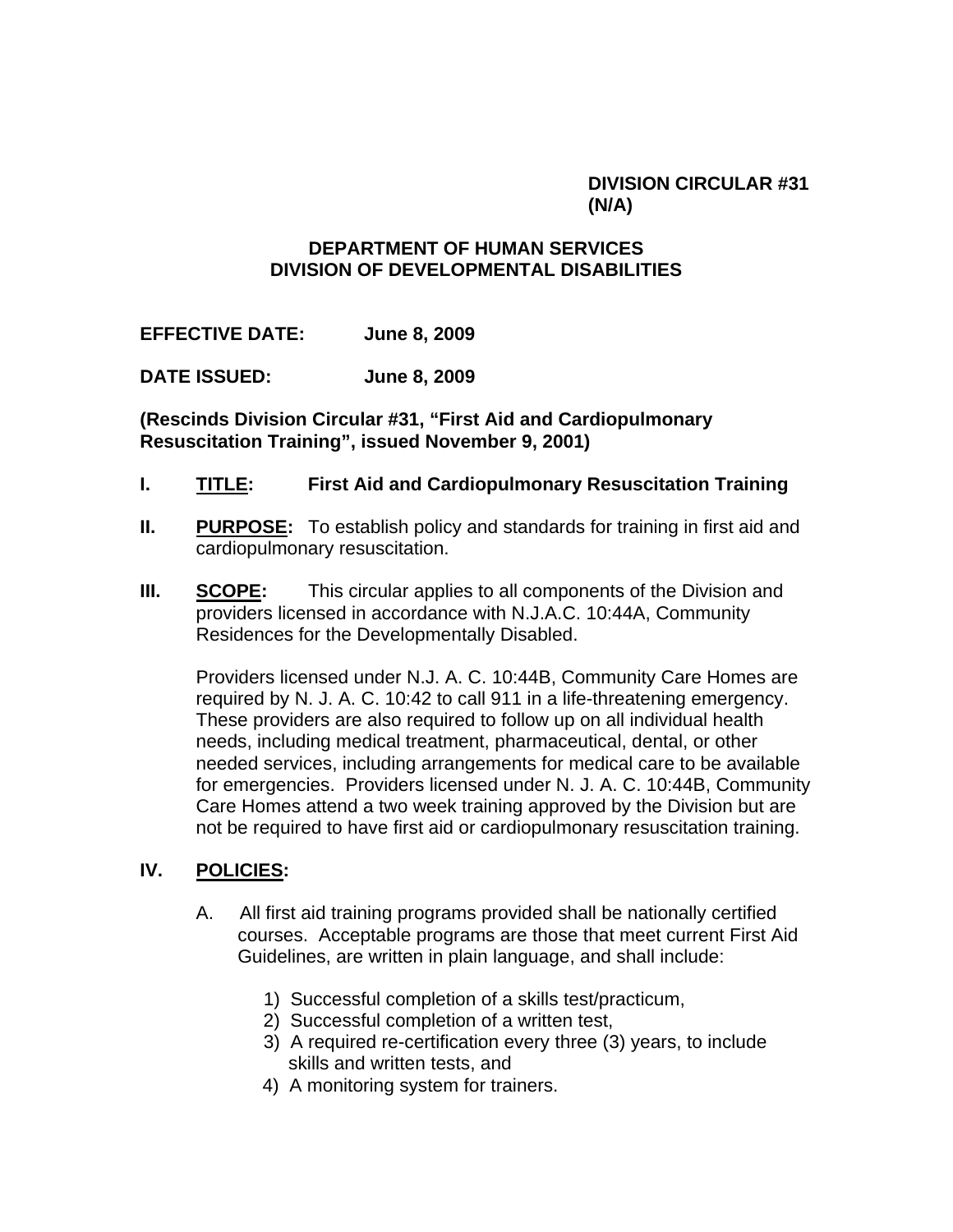These programs shall be taken in person with a certified instructor. On-line certifications are not acceptable.

- B. All cardiopulmonary resuscitation training programs provided shall be nationally certified courses. Acceptable programs are those that meet current Emergency Cardiovascular Care (ECC) Guidelines, are written in laymen's terms, and that shall include:
	- 1) Successful completion of a skills test/practicum
	- 2) Successful completion of a written test
	- 3) A required annual re-certification, to include skills and written tests
	- 4) A monitoring system for trainers

 These programs shall be taken in person with a certified instructor. On-line certifications are not acceptable.

 The Statewide Training Advisory Committee will determine whether the programs meet ECC and First Aid Guidelines via curriculum review.

## **V. GENERAL STANDARDS:**

A. Definitions – The following terms shall have the meaning defined herein:

 "Emergency Cardiovascular Care (ECC) Guidelines" mean guidelines that provide recommendations regarding how to resuscitate victims in the event of a cardiovascular emergency. The guidelines represent a consensus reached by the International Liaison Committee on Resuscitation (ILCOR) whose membership includes seven international resuscitation organizations.

 "First Aid Guidelines" means the guidelines that represent consensus reached by members of the First Aid Science Advisory Board, which was founded in 2004 to review and evaluate the scientific literature regarding first aid. The review resulted in the Consensus on Science for First Aid WithTreatment Recommendations, from which the guidelines are derived. The board consists of volunteer members of the international health and safety community.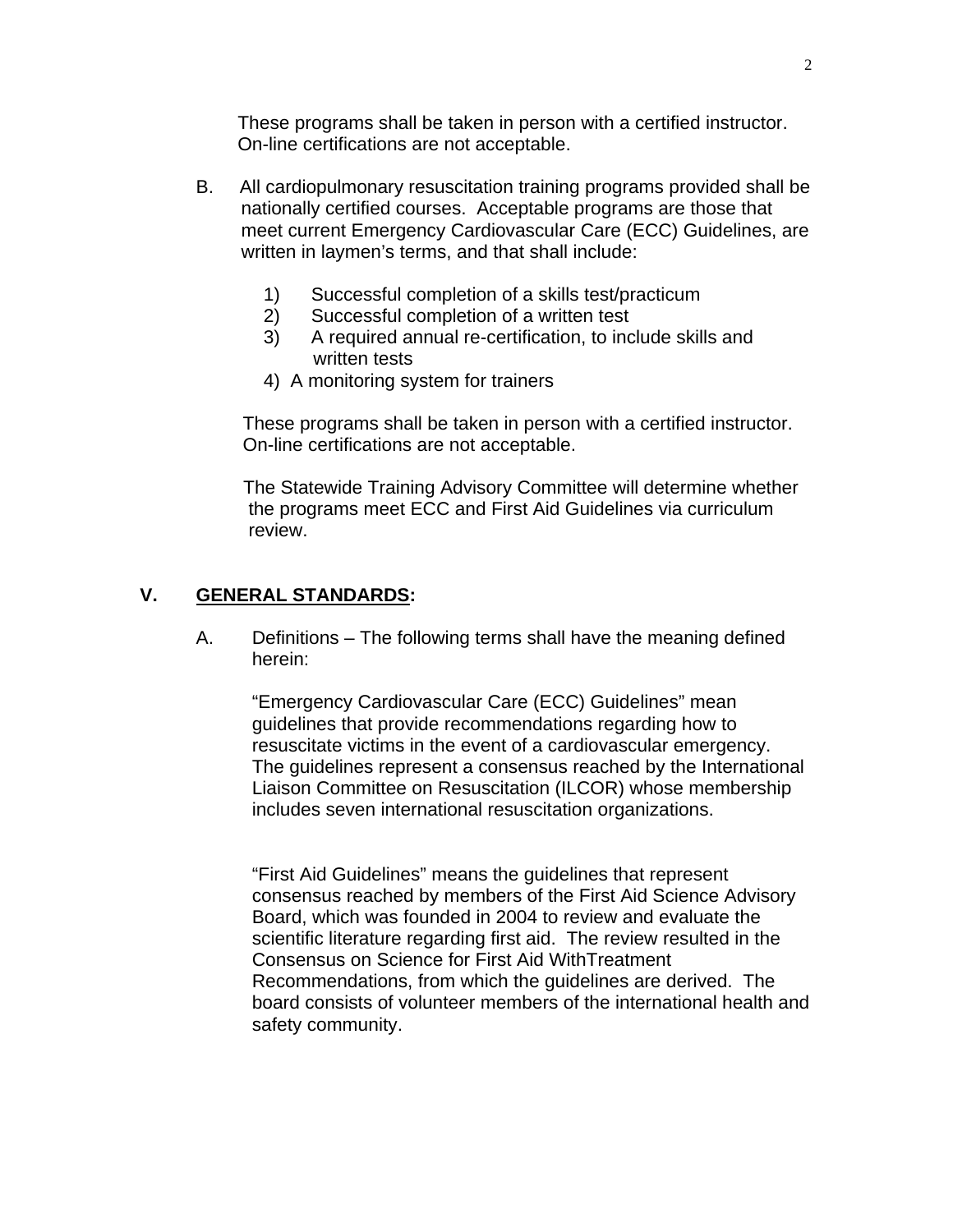- B. All required training shall be completed within 120 calendar days of initial employment or reassignment to direct care duties from nondirect care duties.
- C. Staff who hold current certification at the time of initial employment may be required to repeat the initial training at the discretion of the employing agency.
- D. Training shall only be delivered by trainers holding current certification in a nationally certified course. The Statewide Training Advisory Committee and the Trainers Network will review whether the course is nationally certified.
- E. Each staff person receiving training shall attend all instructional phases. On-line training and certification is not acceptable.
- F. Staff trained in first aid shall maintain their skills through participation in a refresher course a least every three years. Staff trained in cardiopulmonary resuscitation shall maintain their skills through participation in a refresher course at least every year. The national timeframes for recertification are determined by the American National Red Cross.
- G. The curriculum utilized for training shall be adapted for people with disabilities as appropriate without compromising standards for certification consistent with the American National Red Cross: Americans with Disabilities Act (ADA) Resource Guide for Conducting and Administering Health and Safety Services Courses, Revised 2007. The Statewide Training Advisory Committee and the Trainers Network will determine whether the standards have been met.
- H. Training records and copies of certificates shall be maintained by the Division component or licensed agency. Original certificates are provided to the trainee.
- I. All affected Division components and provider agencies shall develop written procedures to ensure that the mandates of this circular are implemented.

 $\frac{1}{\sqrt{2}}$  ,  $\frac{1}{\sqrt{2}}$  ,  $\frac{1}{\sqrt{2}}$  ,  $\frac{1}{\sqrt{2}}$  ,  $\frac{1}{\sqrt{2}}$  ,  $\frac{1}{\sqrt{2}}$  ,  $\frac{1}{\sqrt{2}}$  ,  $\frac{1}{\sqrt{2}}$  ,  $\frac{1}{\sqrt{2}}$  ,  $\frac{1}{\sqrt{2}}$  ,  $\frac{1}{\sqrt{2}}$  ,  $\frac{1}{\sqrt{2}}$  ,  $\frac{1}{\sqrt{2}}$  ,  $\frac{1}{\sqrt{2}}$  ,  $\frac{1}{\sqrt{2}}$ 

 Kenneth W. Ritchey Assistant Commissioner